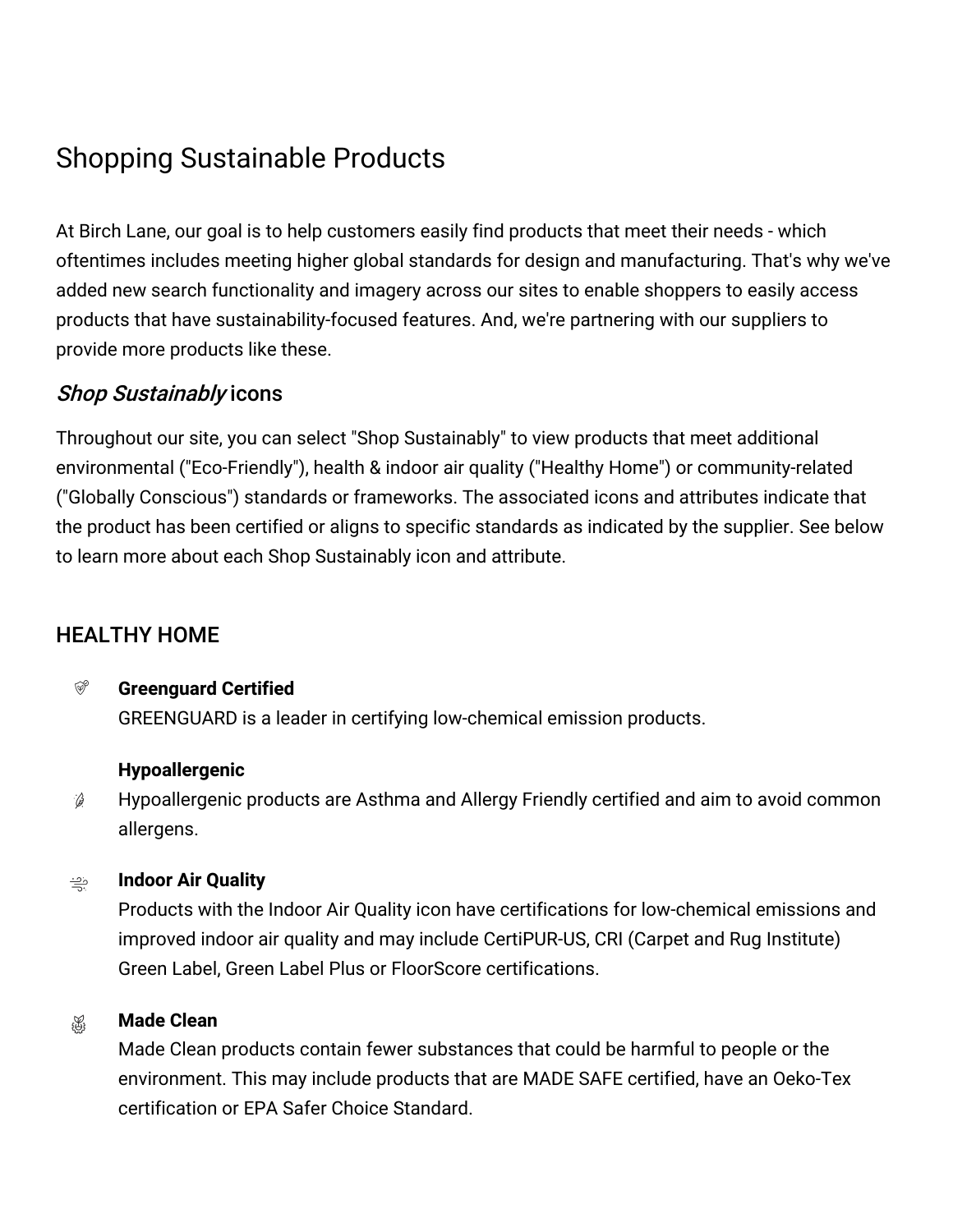### ECO-FRIENDLY

#### **Reclaimed D**

Reclaimed wood is wood that has lived another life and has been repurposed to form something brand-new.

#### **Organic**  $\mathscr{L}$

Products marked as Organic have been certified to include less chemicals (oftentimes synthetic fertilizers and pesticides) and may align to any one of the following: Global Organic Latex Standard Certification, Farm Verified Organic Standard (International Certification Services), Organic (Social Association) Certification or the Organic Content Standard (Textile Exchange) Certification.

#### $\bigwedge_{\mathcal{L},\Delta}$ **Recycled**

Products with this icon contain pre-consumer and/or post-consumer recycled content that has been diverted and recovered from the waste stream. These products may additionally have the Global Recycled Standard (Textile Exchange) or Recycled Claim Standard (Textile Exchange).

#### $\theta_b$ **Energy Efficient**

Through intelligent design, these products use less energy than would otherwise be required and are either Energy Efficient Certified or Energy Star Compliant.

#### **Water Efficient**  $\widehat{\circ}$

Products with the water efficient icon use less water than would otherwise be required and are EPA WaterSense Certified.

#### **Lower Carbon Footprint** ៊

These products have a lower overall carbon footprint and may include Carbon Care, CarbonNeutral, Carbon free or Green Tag's CarbonRATE certifications.

#### **Sustainably Sourced**  $\widehat{P}$

This includes products that are sourced in accordance with higher social and environmental standards - including for textiles (cotton, wool, down etc.) and wood. Standards and certifications may include the Better Cotton Initiative, Responsible Source fiber certification,